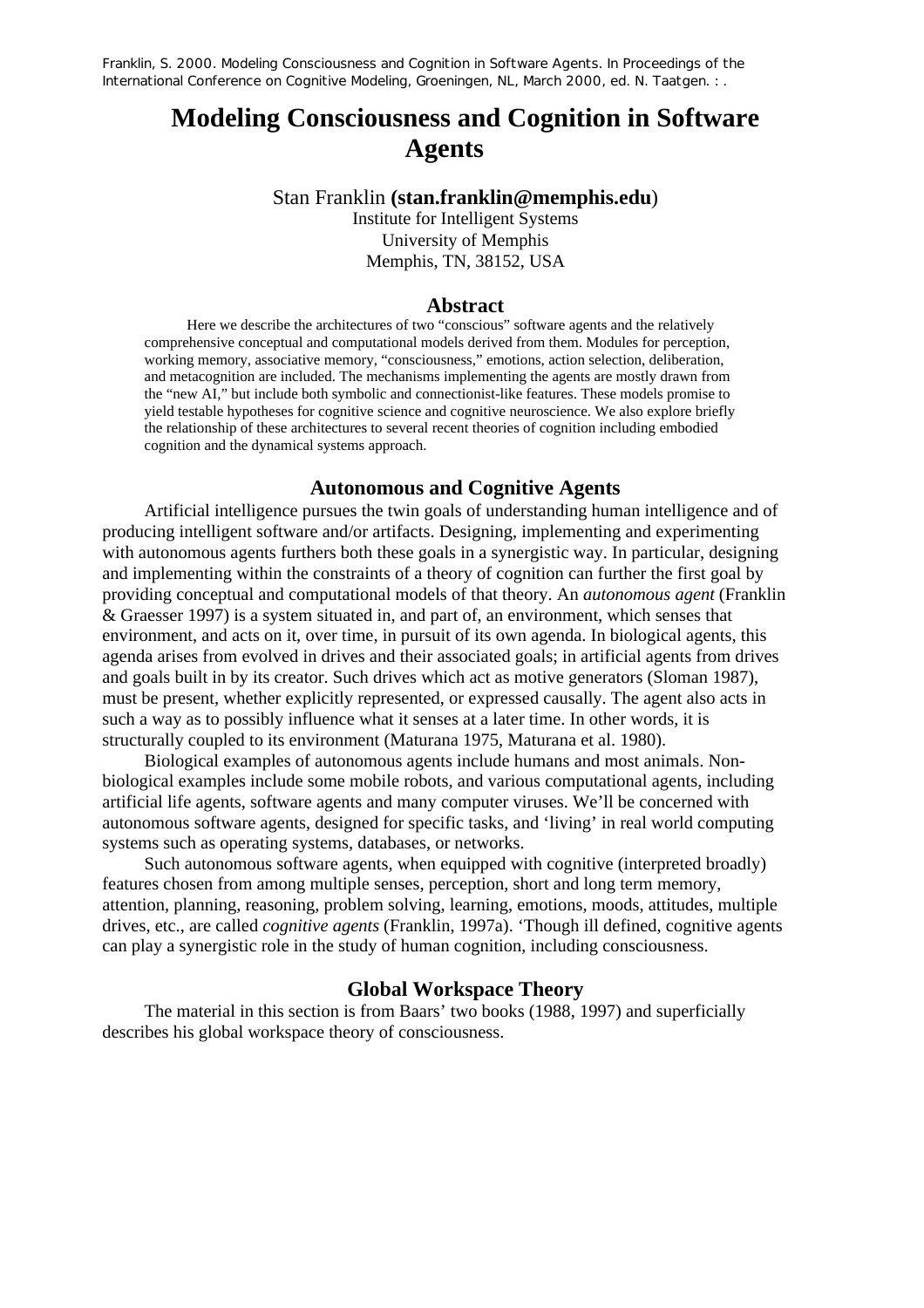In his global workspace theory, Baars, along with many others (eg. (Edelman, 1987; Minsky, 1985; Ornstein, 1986), postulates that human cognition is implemented by a multitude of relatively small, special purpose processes, almost always unconscious. Communication between them is rare and over a narrow bandwidth. Coalitions of such processes find their way into a global workspace (and into consciousness). This limited capacity global workspace serves to broadcast the message of the coalition to all the unconscious processors, in order to recruit other processors to join in handling the current novel situation, or in solving the current problem. Thus consciousness in this theory allows us to deal with novelty or problematic situations that can't be dealt with efficiently, or at all, by habituated unconscious processes. In particular, it provides access to appropriately useful resources, thereby solving the relevance problem. (Even more often, consciousness serves a lookout function, being aware of potential dangers or opportunities.)

 All this takes place under the auspices of contexts: goal contexts, perceptual contexts, conceptual contexts, and/or cultural contexts. Baars uses goal hierarchies, dominant goal contexts, a dominant goal hierarchy, dominant context hierarchies, and lower level context hierarchies. Each context is, itself a coalition of processes. Though contexts are typically unconscious, they strongly influence conscious processes.

Baars postulates that learning results simply from conscious attention, that is, that consciousness is sufficient for learning. There's much more to the theory, including attention, action selection, emotion, voluntary action, metacognition and a sense of self. I think of it as a high level theory of cognition.

# **"Conscious" Software Agents**

A "conscious" software agent is defined to be a cognitive software agent that implements global workspace theory. (No claim of sentience is being made.) I believe that "conscious" software agents have the potential to play a synergistic role in both modeling cognitive theory and in producing software with more human-like intelligence. Minds can be viewed as control structures for autonomous agents (Franklin, 1995). A theory of mind constrains the design of a cognitive agent that implements (models) that theory. While a theory is typically abstract and only broadly sketches an architecture, an implemented computational design provides a fully articulated architecture and a complete set of mechanisms. This architecture and set of mechanisms provides a richer, more concrete and more decisive theory, as well as both a conceptual and a computational model. Moreover, every design decision taken during an implementation translates into a hypothesis about how human minds work. These hypotheses may motivate experiments with humans and other forms of empirical tests. Conversely, the results of such experiments motivate corresponding modifications of the architecture and mechanisms of the cognitive agent. In this way, the concepts and methodologies of cognitive science and of computer science will work synergistically to enhance our understanding of mechanisms of mind (Franklin, 1997a).

## **"Conscious" Mattie**

"Conscious" Mattie (CMattie) is a "conscious" clerical software agent ( (Bogner, Ramamurthy, & Franklin, in press; Franklin, 1997b; McCauley & Franklin, 1998; Zhang, Franklin, Olde, Wan, & Graesser, 1998). She composes and emails out weekly seminar announcements, having communicated by email with seminar organizers and announcement recipients in natural language. She maintains her mailing list, reminds organizers who are late with their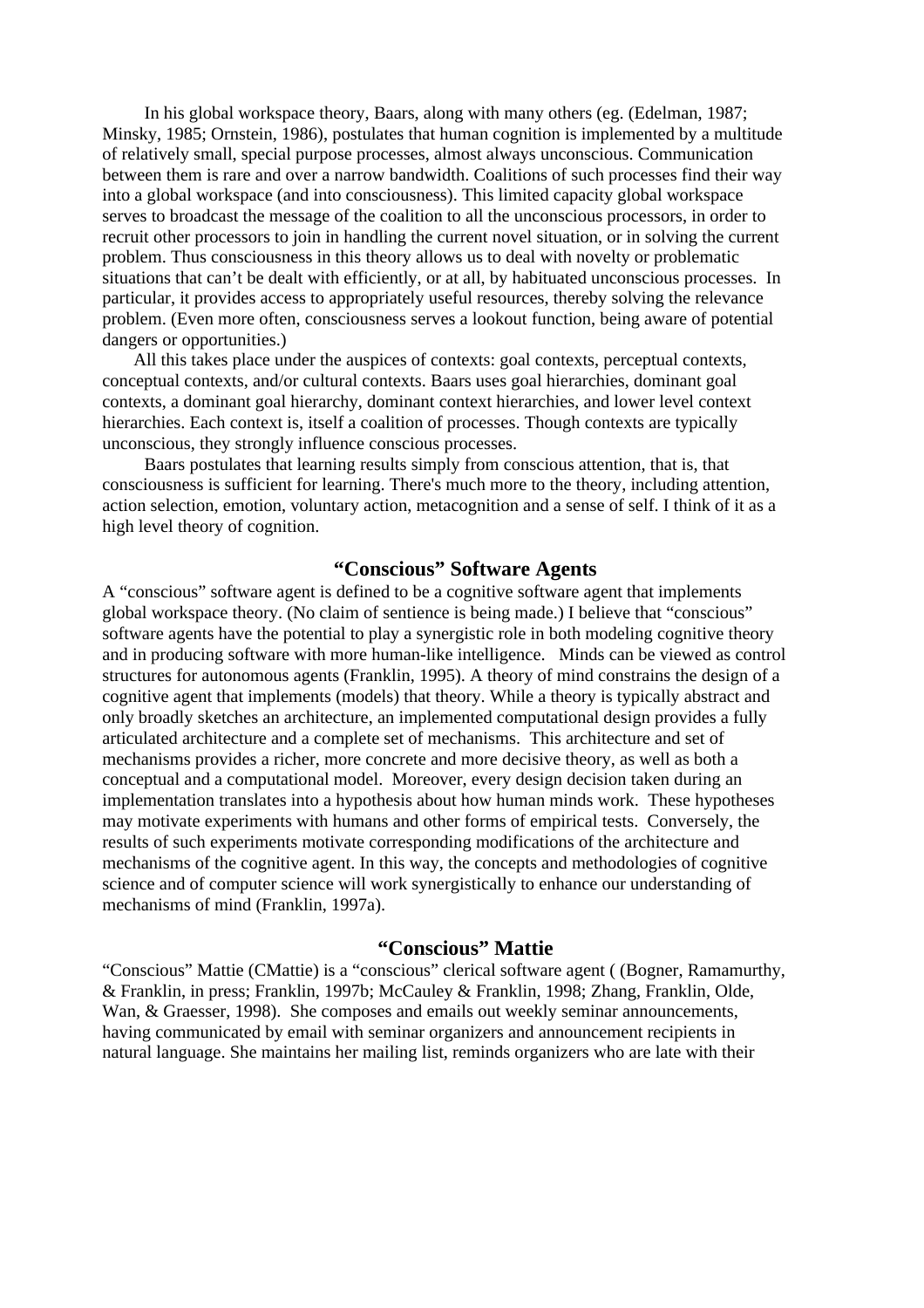information, and warns of space and time conflicts. There is no human involvement other than via these email messages. CMattie's cognitive modules include perception, learning, action selection, associative memory, "consciousness," emotion and metacognition. Her emotions influence her action selection. Her mechanisms include variants and/or extensions of Maes' behavior nets (1989), (1994), Jackson's pandemonium theory (1987), Kanerva's sparse distributed memory (1988), and Holland's classifier systems (Holland, 1986).

## **IDA**

IDA (Intelligent Distribution Agent) is a "conscious" software agent being developed for the US Navy (Franklin, Kelemen, & McCauley, 1998). At the end of each sailor's tour of duty, he or she is assigned to a new billet. This assignment process is called distribution. The US Navy employs some 200 people, called detailers, full time to effect these new assignments. IDA's task is to facilitate this process, by playing the role of detailer. Designing IDA presents both communication problems, and action selection problems involving constraint satisfaction. She must communicate with sailors via email and in natural language, understanding the content and producing human-like responses. Sometimes she will initiate conversations. She must access a number of databases, again understanding the content. She must see that the Navy's needs are satisfied, for example, the required number of sonar technicians on a destroyer with the required types of training. In doing so she must adhere to some ninety policies. She must hold down moving costs. And, she must cater to the needs and desires of the sailor as well as is possible. This includes negotiating with the sailor via an email correspondence in natural language. Finally, she must write the orders and start them on the way to the sailor. IDA's architecture and mechanisms are largely modeled after those of CMattie, though more complex. In particular, IDA will require improvised language generation where for CMattie scripted language generation sufficed. Also IDA will need deliberative reasoning (Sloman, 1999) in the service of action selection, where CMattie was able to do without. Her emotions will be involved in both of these.

## **"Conscious" Software Architecture and Mechanisms**

In both the CMattie and IDA architectures the processors postulated by global workspace theory are implemented by codelets, small pieces of code. These are specialized for some simple task and often play the role of demons waiting for appropriate conditions under which to act.

#### **Consciousness**

The apparatus for "consciousness" consists of a coalition manager, a spotlight controller, a broadcast manager, and a collection of attention codelets who recognize novel or problematic situations (Bogner, 1999; Bogner, Ramamurthy, & Franklin, in press). Each attention codelet keeps a watchful eye out for some particular situation to occur that might call for "conscious" intervention. Upon encountering such a situation, the appropriate attention codelet will be associated with the small number of codelets that carry the information describing the situation. This association should lead to the collection of this small number of codelets, together with the attention codelet that collected them, becoming a coalition. Codelets also have activations. The attention codelet increases its activation in order that the coalition might compete for "consciousness" if one is formed.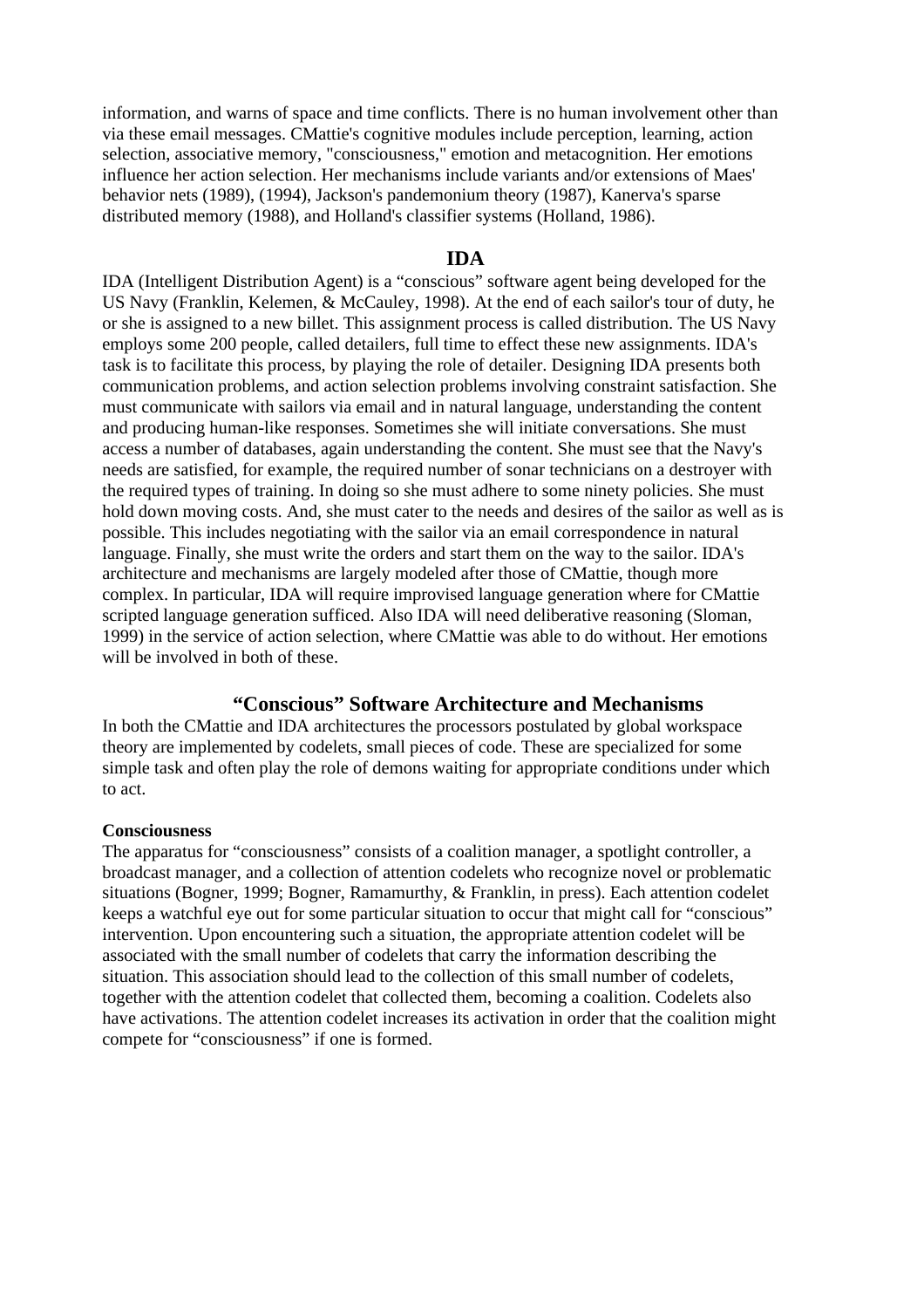In CMattie and IDA the coalition manager is responsible for forming and tracking coalitions of codelets. Such coalitions are initiated on the basis of the mutual associations between the member codelets. At any given time, one of these coalitions finds it way to "consciousness," chosen by the spotlight controller, who picks the coalition with the highest average activation among its member codelets. Global workspace theory calls for the contents of "consciousness" to be broadcast to each of the codelets. The broadcast manager accomplishes this.

### **Perception**

Perception in both CMattie and IDA consists mostly of understanding incoming email messages in natural language. In sufficiently narrow domains, natural language understanding may be achieved via an analysis of surface features without the use of a traditional symbolic parser. Allen describes this approach as complex, template-based matching, natural language processing (1995). CMattie's limited domain requires her to deal with only a dozen or so distinct message types, each with relatively predictable content. This allows for surface level natural language processing. CMattie's language understanding module has been implemented as a Copycat-like architecture (Hofstadter & Mitchell, 1994) though her understanding takes place differently. The mechanism includes a slipnet storing domain knowledge, and a pool of codelets (processors) specialized for specific jobs, along with templates for building and verifying understanding. Together they constitute an integrated sensing system for the autonomous agent CMattie. With it she's able to recognize, categorize and understand. IDA, though much more complex, perceives in much the same way.

#### **Action Selection**

Both CMattie and IDA depend on a behavior net (Maes, 1989) for high-level action selection in the service of built-in drives. Each has several distinct drives operating in parallel. These drives vary in urgency as time passes and the environment changes. Behaviors are typically mid-level actions, many depending on several codelets for their execution. A behavior net is composed of behaviors and their various links. A behavior looks very much like a production rule, having preconditions as well as additions and deletions. A behavior is distinguished from a production rule by the presence of an activation, a number indicating some kind of strength level. Each behavior occupies a node in a digraph (directed graph). The three types of links of the digraph are completely determined by the behaviors. If a behavior X will add a proposition b, which is on behavior Y's precondition list, then put a successor link from X to Y. There may be several such propositions resulting in several links between the same nodes. Next, whenever you put in a successor going one way, put a predecessor link going the other. Finally, suppose you have a proposition m on behavior Y's delete list that is also a precondition for behavior X. In such a case, draw a conflictor link from X to Y, which is to be inhibitory rather than excitatory.

As in connectionist models, this digraph spreads activation. The activation comes from activation stored in the behaviors themselves, from the environment, from drives, and from internal states. The environment awards activation to a behavior for each of its true preconditions. The more relevant it is to the current situation, the more activation it's going to receive from the environment. This source of activation tends to make the system opportunistic. Each drive awards activation to every behavior that, by being active, will satisfy that drive. This source of activation tends to make the system goal directed. Certain internal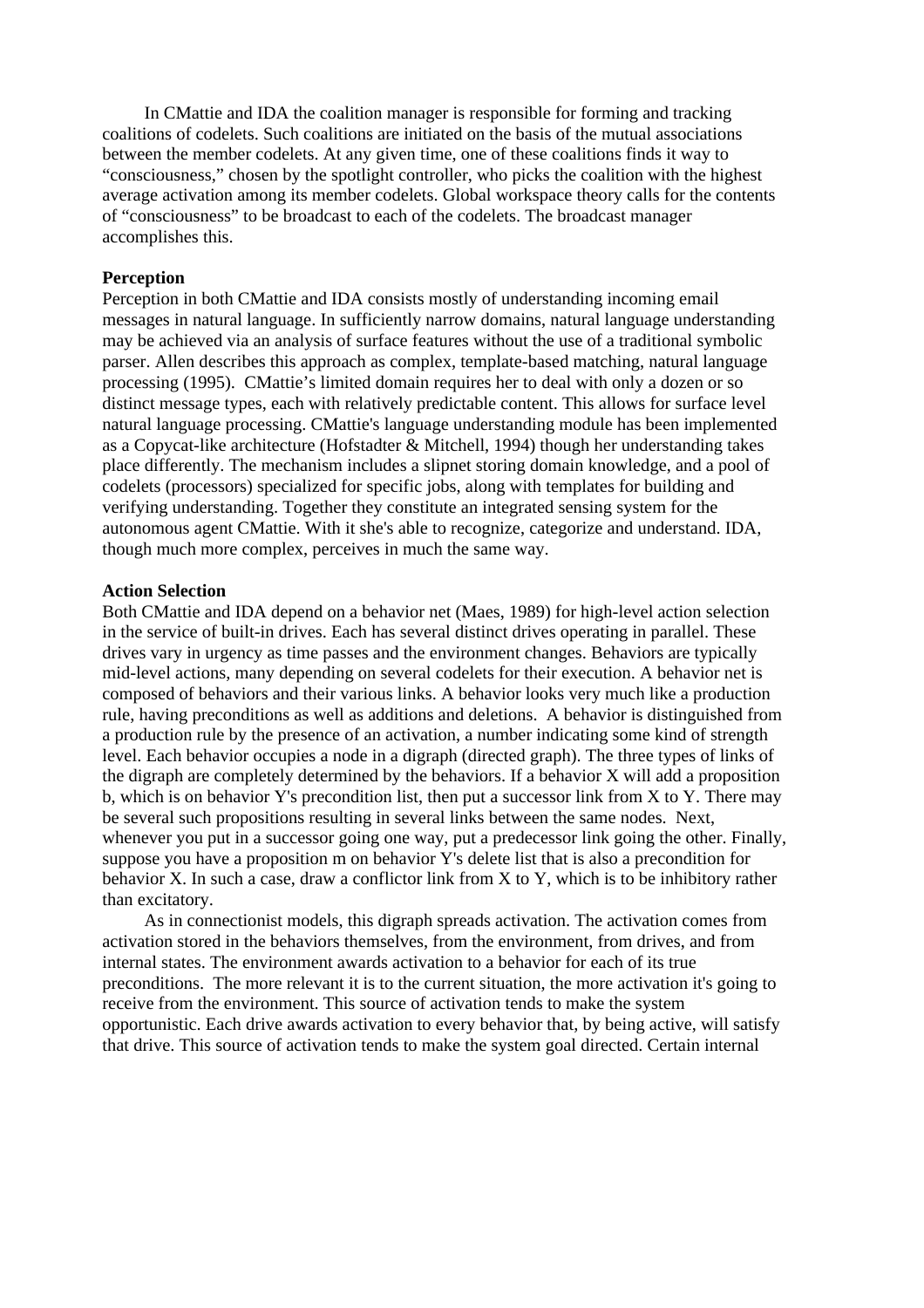states of the agent can also send activation to the behavior net. This activation, for example, might come from a coalition of codelets responding to a "conscious" broadcast. Finally, activation spreads from behavior to behavior along links. Along successor links, one behavior strengthens those behaviors whose preconditions it can help fulfill by sending them activation. Along predecessor links, one behavior strengthens any other behavior whose add list fulfills one of its own preconditions. A behavior sends inhibition along a conflictor link to any other behavior that can delete one of its true preconditions, thereby weakening it. Every conflictor link is inhibitory. Call a behavior *executable* if all of its preconditions are satisfied. To be acted upon a behavior must be executable, must have activation over threshold, and must have the highest such activation. Behavior nets produce flexible, tunable action selection for these agents.

Action selection via behavior net suffices for CMattie due to her relatively constrained domain. IDA's domain is much more complex, and requires deliberation in the sense of creating possible scenarios, partial plans of actions, and choosing between them. For example, suppose IDA is considering a sailor and several possible jobs, all seemingly suitable. She must construct a scenario for each of these possible billets. In each scenario the sailor leaves his or her current position during a certain time interval, spends a specified length of time on leave, possibly reports to a training facility on a certain date, and arrives at the new billet with in a given time frame. Such scenarios are valued on how well they fit the temporal constraints and on moving and training costs.

Scenarios are composed of scenes. IDA's scenes are organized around events. Each scene may require objects, actors, concepts, relations, and schema represented by frames. They are constructed in a computational workspace corresponding to working memory in humans. We use Barsalou's perceptual symbol systems as a guide (1999). The perceptual/conceptual knowledge base of this agent takes the form of a semantic net with activation called the slipnet. The name is taken from the Copycat architecture that employs a similar construct (Hofstadter & Mitchell, 1994). Nodes of the slipnet constitute the agent's perceptual symbols. Pieces of the slipnet containing nodes and links, together with codelets whose task it is to copy the piece to working memory constitute Barsalou's perceptual symbol simulators. These perceptual symbols are used to construct scenes in working memory. The scenes are strung together to form scenarios. The work is done by deliberation codelets. Evaluation of scenarios is also done by codelets.

Deliberation, as in humans, is mediated by the "consciousness" mechanism. Imagine IDA in the context of a behavior stream whose goal is to find a billet for a particular sailor. Perhaps a behavior executes to read appropriate items from the sailor's personnel database record. Then, possibly, comes a behavior to locate the currently available billets. Next might be a behavior that runs each billet and that sailor through IDA's constraint satisfaction module, producing a small number of candidate billets. Finally a deliberation behavior may be executed that sends deliberation codelets to working memory together with codelets carrying billet information. A particular billet's codelets wins its way into "consciousness." Scenario building codelets respond to the broadcast and begin creating scenes. This scenario building process, again as in humans, has both it's "unconscious" and its "conscious" activities. Eventually scenarios are created and evaluated for each candidate billet and one of them is chosen. Thus we have behavior control via deliberation.

The mediation by the "consciousness" mechanism, as described in the previous paragraph is characteristic of IDA. The principle is that she should use "consciousness"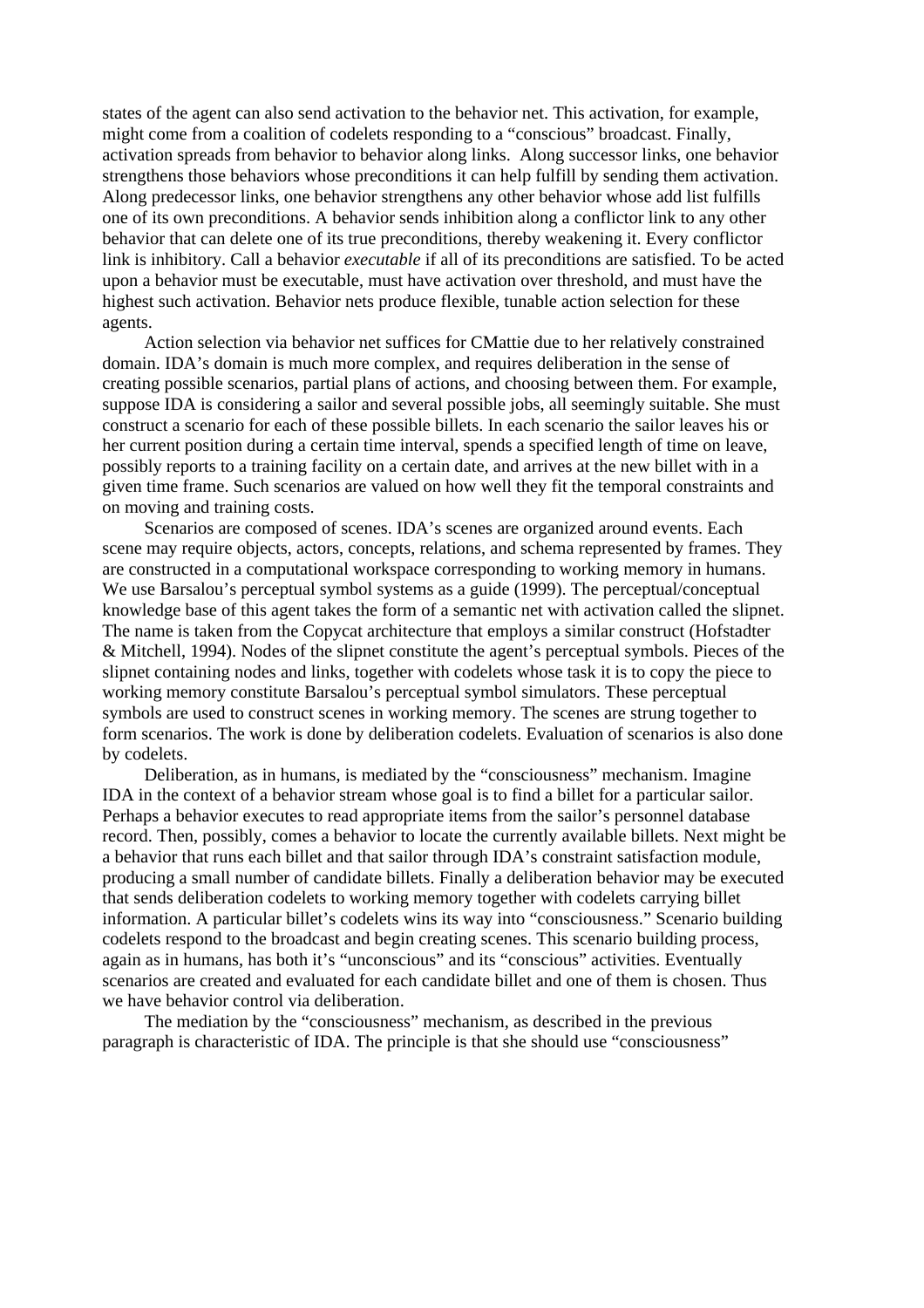whenever a human detailer would be conscious in the same situation. For example, IDA could readily recover all the needed items from a sailor's personnel record unconsciously with a single behavior stream. But, observing and questioning human detailers indicate that they become conscious of each item individually. Hence, according to our principle, so must IDA be "conscious" of each retrieved personnel data item.

## **Associative Memory**

Both CMattie and IDA employ sparse distributed memory (SDM) as their major associative memories (Kanerva, 1988). SDM is a content addressable memory that, in many ways, is an ideal computational mechanism for use as a long-term associative memory. Being content addressable means that items in memory can be retrieved by using part of their contents as a cue, rather than having to know the item's address in memory.

The inner workings of SDM rely on large binary spaces, that is, spaces of vectors containing only zeros and ones, called bits. These binary vectors, called words, serve as both the addresses and the contents of the memory. The dimension of the space determines the richness of each word. These spaces are typically far too large to implement in an conceivable computer. Approximating the space uniformly with a possible number of actually implemented, hard locations surmounts this difficulty. The number of such hard locations determines the carrying capacity of the memory. Features are represented as one or more bits. Groups of features are concatenated to form a word. When writing a word to memory, a copy of the word is placed in all close enough hard locations. When reading a word, a close enough cue would reach all close enough hard locations and get some sort of aggregate or average out of them. As mentioned above, reading is not always successful. Depending on the cue and the previously written information, among other factors, convergence or divergence during a reading operation may occur. If convergence occurs, the pooled word will be the closest match (with abstraction) of the input reading cue. On the other hand, when divergence occurs, there is no relation -in general- between the input cue and what is retrieved from memory.

SDM is much like human long-term memory. A human often knows what he or she does or doesn't know. If asked for a telephone number I've once known, I may search for it. When asked for one I've never known, an immediate "I don't know" response ensues. SDM makes such decisions based on the speed of initial convergence. The reading of memory in SDM is an iterative process. The cue is used as an address. The content at that address is read as a second address, and so on until convergence, that is, until subsequent contents look alike. If it doesn't quickly converge, an "I don't know" is the response. The "on the tip of my tongue phenomenon" corresponds to the cue having content just at the threshold of convergence. Yet another similarity is the power of rehearsal during which an item would be written many times and, at each of these to a thousand locations That's the "distributed" pare of sparse distributed memory. A well-rehearsed item can be retrieved with smaller cues. Another similarity is forgetting, which would tend to increase over time as a result of other similar writes to memory.

How do the agents use this associative memory? As one example, let's suppose an email message for CMattie arrives, is transferred into the perceptual workspace (working memory), and is descended upon by perceptual codelets looking for words or phrases they recognize. When such are found, nodes in the slipnet (a semantic net type mechanism with activation passing that acts as a perceptual and conceptual knowledge structure) are activated, a message type is selected, and the appropriate template filled. The information thus created from the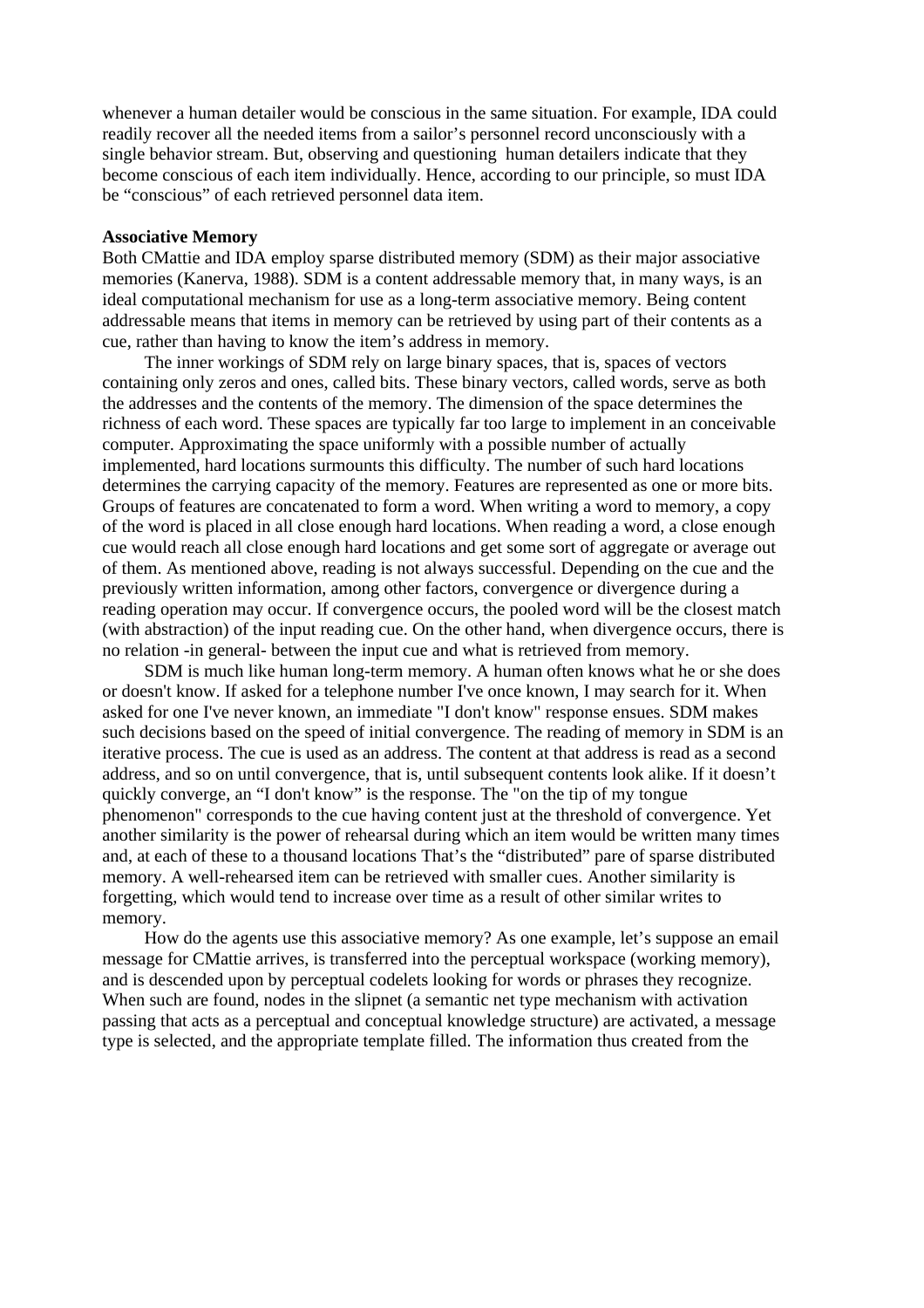incoming message is then written to the perception registers in the focus, making it available to the rest of the system.

The contents of the focus are then used as an address to query associative memory. The results of this query, that is, whatever CMattie associates with this incoming information, are written into their own registers in the focus. This may include some emotion and some previous action. Attention codelets then attempt to take this information to "consciousness." They bring along any discrepancies they may find, such as missing information, conflicting seminar times, etc. Information about the current emotion and the currently executing behavior are written to the focus by appropriate codelets. The current percept, consisting of the incoming information as modified by associations and the current emotion and behavior, are then written to associative memory. Those percepts carrying strong emotions are written repeatedly yielding stronger associations. IDA handles perception in much the same way.

#### **Emotions**

In both CMattie and IDA we include mechanisms for emotions (McCauley & Franklin, 1998). CMattie, for example may "experience" such emotions as guilt at not getting an announcement out on time, frustration at not understanding a message, and anxiety at not knowing the speaker and title of an impending seminar. Action selection will be influenced by emotions via their effect on drives, modeling recent work on human action selection (Damasio, 1994).

CMattie can "experience" four basic emotions, anger, fear, happiness and sadness. These emotions can vary in intensity as indicated by their activation levels. For example, anger can vary from mild annoyance to rage as its activation rises. A four vector containing the current activations of these four basic emotions represents CMattie's current emotional state. Like humans, there's always some emotional state however slight. Also like humans, her current emotional state is often some complex combination of basic emotions or results from some particular changes in them. The effect of emotions on codelets, drives, etc. varies with their intensity. Fear brought on by an imminent shutdown message might be expected to strengthen CMattie's self-preservation drive resulting in additional activation going from it into the behavior net.

CMattie's emotional codelets serve to change her emotional state. When its preconditions are satisfied, an emotional codelet will enhance or diminish one of the four basic emotions. An emotion can build till saturation occurs. Repeated emotional stimuli result in habituation. Emotion codelets can also combine to implement more complex secondary emotions that act by affecting more than one basic emotion at once. Emotion codelets also serve to enhance or diminish the activation of other codelets. They also act to increase or decrease the strength of drives, thereby influencing CMattie's choice of behaviors.

#### **Metacognition**

Metacognition should include knowledge of one's own cognitive processes, and the ability to actively monitor and consciously regulate them. This would require self-monitoring, selfevaluation, and self-regulation. Following Minsky, we'll think of CMattie's "brain" as consisting of two parts, the A-brain and the B-brain (1985) The A-brain consists of all the other modules of the agent's architecture. It performs all of her cognitive activities except metacognition. Its environment is the outside world, a dynamic, but limited, real world environment. The B-brain, sitting on top of the A-brain, monitors and regulates it. The Bbrain's environment is the A-brain, or more specifically, the A-brain's activities.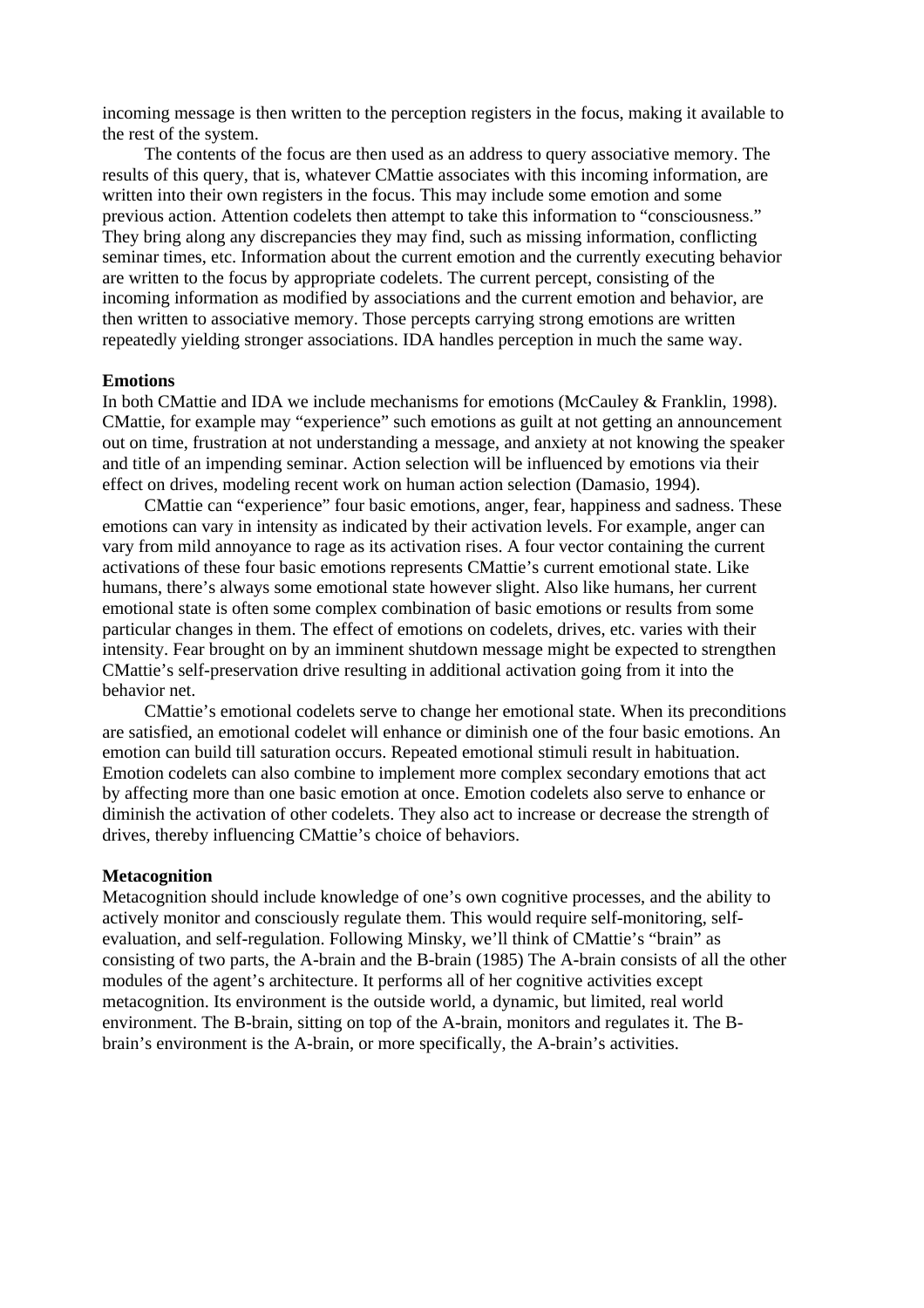One can look at a metacognitive module, in either CMattie or IDA, as an autonomous agent in its own right. It senses the A-brain's activity and acts upon it over time in pursuit of its own agenda. It's also structurally coupled to its quite restricted environment. Its agenda derives from built in metacognitive drives. One such drive is to interrupt oscillatory behavior. Another such might be to keep the agent more on task, that is, to make it more likely that a behavior stream would carry out to completion. Yet another would push toward efficient allocation of resources.

# **"Conscious" Agents as Cognitive Models**

In this section we examine briefly the "conscious" software agent model of consciousness and cognition from the perspective of several different theories.

#### **Global workspace theory.**

Since we've specifically set out to implement this theory, these agents should be constrained by its dictums and should perform the functions it specifies. To what extent does CMattie do so? In an appendix to his most recent book (1997) Baars provides a "… technical summary of the major bodies of evidence about conscious experience," and challenges the reader to produce a theory that accounts for them, as he has with global workspace theory. The evidence in question comes from cognitive science and from cognitive neuroscience.

Almost all the psychological facts presented in the appendix are accounted for by the models specified by the agent architecture we've described (Franklin & Graesser, 1999). Of those that are not, most fail as a consequence of the choice of domain, for example, because CMattie has no visual sense. The facts not accounted for do not, in principle, present difficulty for the architecture. The weakest link seems to be a not completely adequate performance in habituation and in acquiring automaticity. We conclude that CMattie accounts for the evidence quite well, but not perfectly. The same is true of IDA.

Though this conclusion is both accurate and encouraging, there are still missing functions. CMattie has no self, though the theory calls for one. She is capable of voluntary action, but not in the full sense of James' ideomotor theory as called for by global workspace theory. IDA will implement voluntary action fully. But, she won't be able to report on her internal activity. These and other such missing functions are planned for inclusion in future, more complex, "conscious" software agents.

#### **Sloman's Model**

Aaron Sloman has developed a useful high-level model of the architecture of human action selection (Sloman, 1999). This architecture includes three layers, the reactive, the deliberative, and the meta-management layers, all highly interconnected. He describes the reactive layer as one in which "information is acquired through external sensors and internal monitors and propagates through and around the system, and out to effectors of various kinds." The deliberative layer, on the other hand, can "explicitly construct representations of alternative possible actions, evaluate them and choose between them, all in advance of performing them." Sloman goes on to describe agents with a meta-management layer as "capable of monitoring, evaluating, and modifying high level aspects of their own internal processes. These three layers can operate simultaneously and affect each in both a top-down and a bottom-up fashion.

CMattie has a reactive layer, what we've called the A-brain above. Information is created from sensations (email messages), "propagates through and around" the focus, the memories,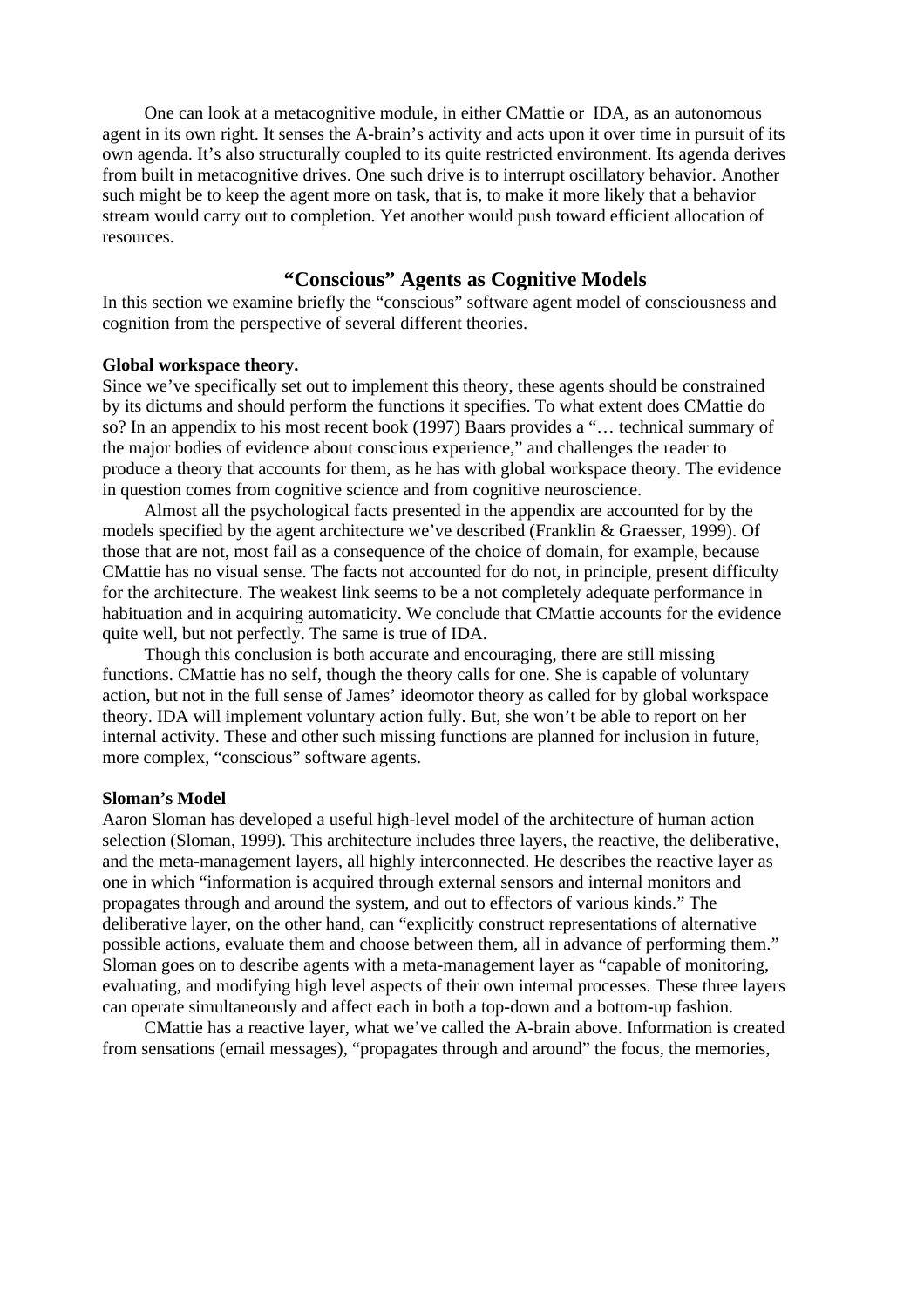and the behavior net, and results in outgoing messages through the output module (an effector). CMattie doesn't have a deliberative layer. In her so simple domain there is little for her to deliberate about. Thus, her architecture illustrates that a purely reactive agent need not be simple. IDA, on the other hand, must deliberate. Her creation and choice of scenarios constitutes "conscious" deliberation, as does here voluntary "conscious" choice of which jobs to offer a sailor.

Both CMattie and IDA have meta-management layers in their metacognition modules, though in CMattie's case, meta-management is "impoverished" by the lack of its own ability to deliberate. IDA's metacognition module is not yet designed. CMattie provides an example of an autonomous agent with reactive and meta-management layers, but with no deliberative layer. This observation contributes in a small way to Sloman's program of exploring design space. "…we need to explore a space of possible designs for behaving systems (design space)  $\left[\cdot\right]$  ...

#### **Glenberg's Model**

Arthur Glenberg, suggests that we humans store concepts in terms of actions related to the concept (1997). This work is characteristic of a new paradigm of theories of cognition typically referred to as embodied, or situated, cognition (Varela, Thompson, & Rosch, 1991). This paradigm, stresses the importance of the body and its sensory-motor system to cognition. Glenberg's view of conceptual memory emphasizes the motor aspect. I understand a cup largely by virtue of what I can do with it.

Concepts in CMattie are found in slipnet nodes and their interconnections in the perception module. The actions Glenberg speaks of are embodied in these agents in the codelets (actions) that underlie such nodes and their neighbors. Actions associated with more abstract concepts, such as message type, lie in the behaviors appropriate to this message type and their underlying codelets. Also, developing concepts in CMattie's associative memory may well be accompanied by remembered behaviors (actions). CMattie's architecture, and IDA's, fits well with this view of the storing of concepts.

#### **Barsalou's Perceptual Symbol Systems**

As mentioned above, Barsalou, pushes the sensation side of sensory-motor embodiment. He wants to replace the arbitrary, amodal symbols with modal, analogical symbols tied directly to perception. He calls these neural pattern productions of the human perceptual systems *perceptual symbols* (Barsalou, 1999). "As collections of perceptual symbols develop, they constitute the representations that underlie cognition."

CMattie's sensory input consists primarily of the text of incoming email messages. Perceptual states (symbols) arise in the slipnet as a result of nodes being activated by codelets together with spreading activation. A subset of the state is extracted and sent to the focus, from whence it's stored in associative (long term) memory. Thus CMattie contains and builds perceptual symbols.

In addition to perceptual symbols Barsalou's theory relies on perceptual symbol simulators that allow humans to mentally recreate objects and events in their absence, and that implement a "conceptual system that represents types, supports categorization, and produces categorical inferences." CMattie's architecture allow for perceptual symbol simulators only in a rather unsophisticated way, e.g. the codelet recognizing the concept "Tuesday" being able to simulate its common forms. However, IDA 's architecture will rely heavily on such simulators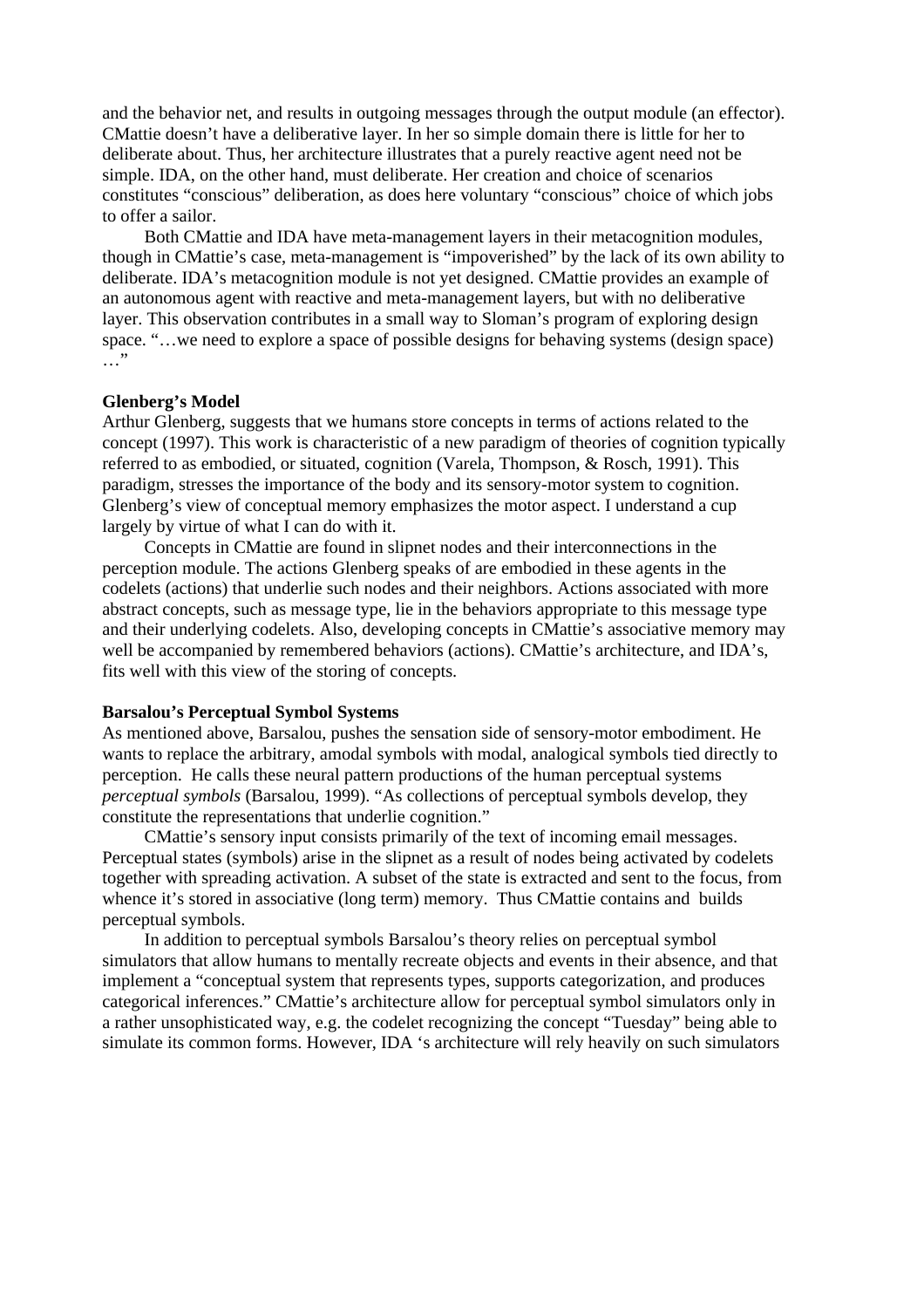in both her deliberation and language production processes. These perceptual simulators will take the form of codelets who respond to "conscious" broadcasts with appropriately chosen and specified internal images written to the workspace.

#### **Dynamical Systems Theory**

Yet another newly popular paradigm in cognitive science is that of dynamical systems (Freeman & Skarda, 1990; Kaufaman, 1993; Thelen & Smith, 1994; van Gelder, 1999). In our "conscious" software agents, activation passes in the slipnet, in the behavior net, between behaviors and their associated codelets, from emotion codelets, and in several other places. In some places, attractor landscapes are easily discerned, as for example that built around the message type nodes (CMattie), or idea type nodes (IDA) in the slipnet as point attractors. Other such attractor landscapes are currently under investigation. How "consciousness" can be described dynamically in these architectures is also under study.

# **Conclusions**

Here we've described two "conscious" software agents that implement relative comprehensive models of human cognition. This model accommodates, more or less well, Baars' global workspace theory, Sloman's high action selection architecture, Glenberg's concepts as actions theory, Barsalou's perceptual symbol systems, and the dynamical hypothesis. The model also incorporates many lessor facts from current cognitive science research. We expect it to lead to testable hypotheses for cognitive scientists and cognitive neuroscientists (Bogner, Franklin, Graesser, & Baars, In preparation). We hope to have provided evidence in favor of using autonomous software agents as vehicles for cognitive modeling.

## **Acknowledgements**

This research was supported in part by NSF grant SBR-9720314 and by ONR grant N00014- 98-1-0332. It was performed with essential contributions from the Conscious Software Research Group including Art Graesser, Sri Satish Ambati, Ashraf Anwar, Myles Bogner, Arpad Kelemen, Ravikumar Kondadati, Irina Makkaveeva, Lee McCauley, Aregahegn Negatu, and Hongjun Song.

### **References**

- Allen, J. J. (1995). Natural Language Understanding. Redwood City CA: Benjamin/Cummings; Benjamin; Cummings.
- Baars, B. J. (1988). A Cognitive Theory of Consciousness. Cambridge: Cambridge University Press.

Baars, B. J. (1997). In the Theater of Consciousness. Oxford: Oxford University Press.

- Barsalou, L. W. (1999). Perceptual symbol systems. Behavioral and Brain Sciences, 22, 577–609.
- Bogner, M. (1999). Realizing "consciousness" in software agents. Unpublished Ph.D. Dissertation, University of Memphis.
- Bogner, M., Franklin, S., Graesser, A., & Baars, B. J. (In preparation). Hypotheses From "Conscious" Software. .
- Bogner, M., Ramamurthy, U., & Franklin, S. (in press). Consciousness" and Conceptual Learning in a Socially Situated Agent. In K. Dautenhahn (Ed.), Human Cognition and Social Agent Technology. Amsterdam: John Benjamins.